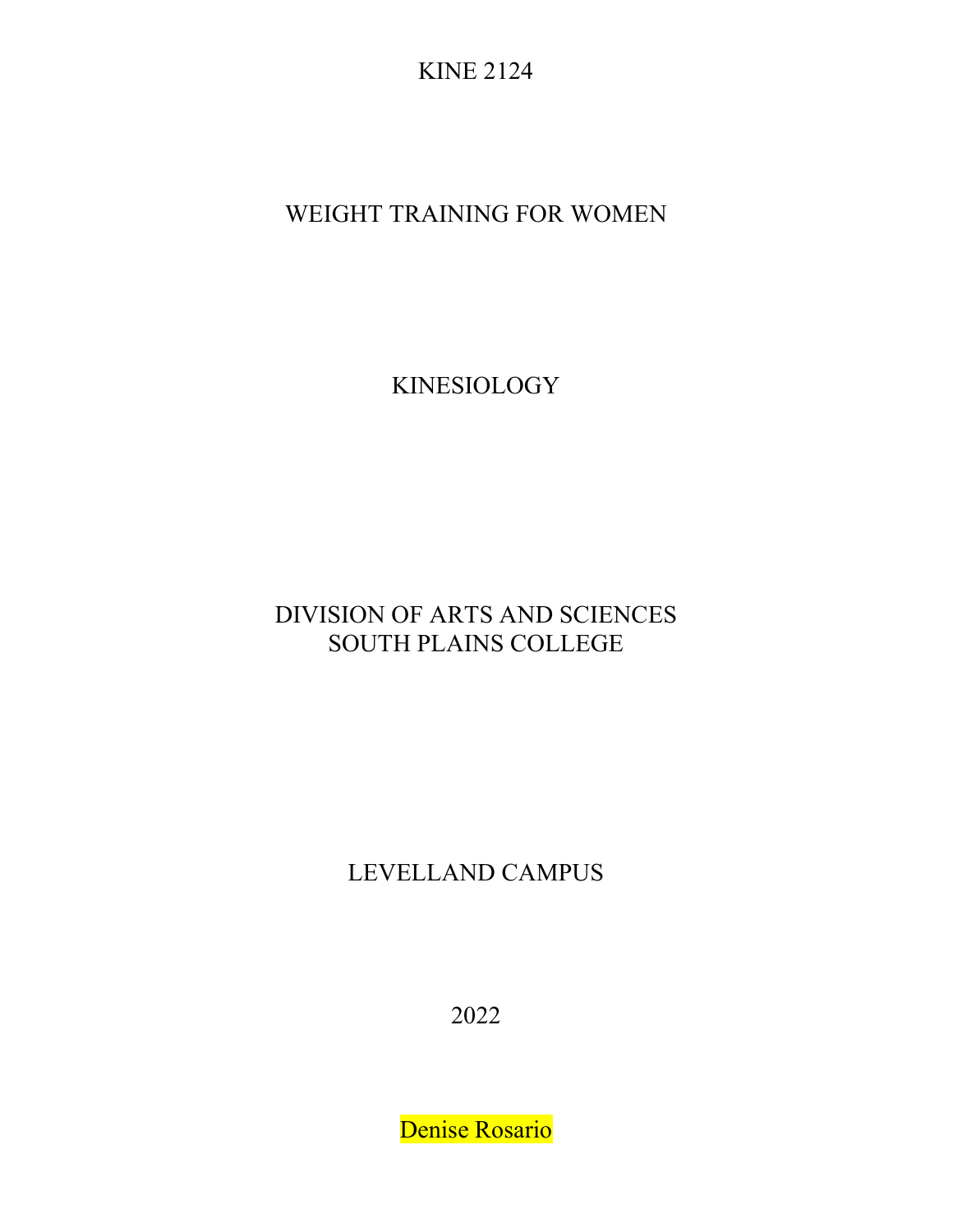#### COURSE SYLLABUS

#### Weight Training KINE 1111 Denise Rosario Texan Dome—Athletic Offices E-mail: drosario@southplainscollege.edu Office hours posted on my office door

Purpose: To have each student complete the objectives on the activity of weight training through current literature, instructor demonstration and class participation of the activity itself and to promote weight training as a lifetime activity.

#### General rules:

-No use of tobacco products -Proper workout attire: tennis shoes, shorts, t-shirt -This is a water only facility -No foul language

Equipment and/or text needed for this class: There is no textbook required. The instructor will provide written information for the class. The student will provide work out clothes and shoes and wash them on a regular basis.

Injuries/medical: If they occur during class, report the injury to the instructor immediately. If you incur an injury outside of class or have an illness or medical condition that will affect your daily activity inform the instructor to make alternative assignments.

| <b>Student Learning Outcomes/Competencies</b>                              | <b>Evaluation:</b>                            |
|----------------------------------------------------------------------------|-----------------------------------------------|
| Each student will demonstrate knowledge of the                             | Final Exam/Daily assignment                   |
| basic history, terminology and safety of weight training.                  |                                               |
| Each student will demonstrate knowledge and                                | Skills test                                   |
| understanding of the weight training equipment                             |                                               |
| and skills to use it properly.                                             |                                               |
| Each student will apply the skills of proper                               | Skills test                                   |
| and correct weight lifting technique, conditioning and flexibility.        |                                               |
| Each student will create an individualized weight training                 |                                               |
| program.                                                                   | Program sheets to be completed and maintained |
| Each student will demonstrate knowledge of major muscles.                  | Quiz and/or final exam                        |
|                                                                            |                                               |
|                                                                            |                                               |
| Each student will recognize the importance of the relationship             |                                               |
| between weight training and the positive effect on the quality of life.    | Daily assignment                              |
|                                                                            |                                               |
| Each student will understand and apply proper lifting techniques.          | Skills test                                   |
| Each student will demonstrate knowledge of nutrition                       | Final exam/daily assignment                   |
| and its implications for sport performance, physical fitness and wellness. |                                               |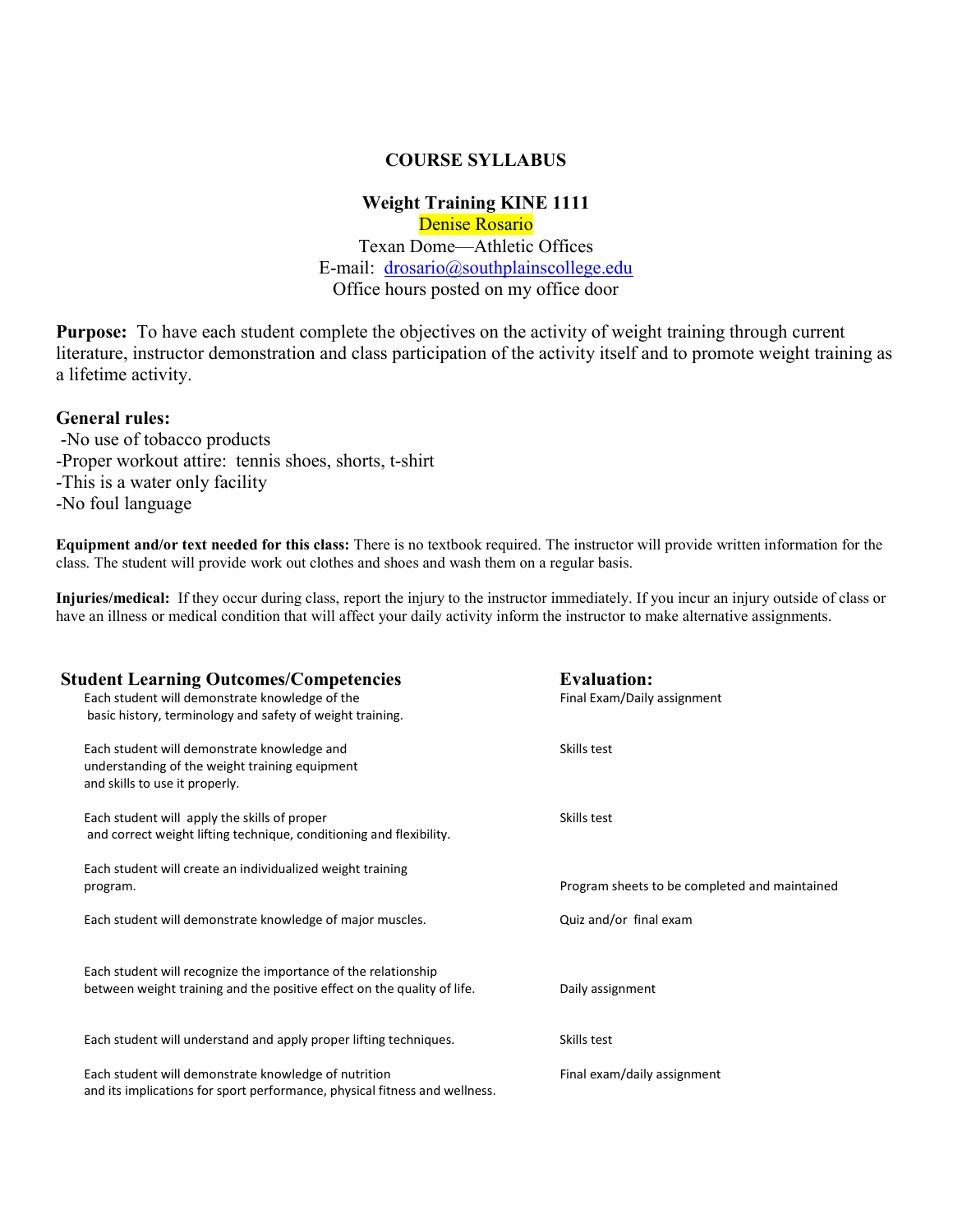| Grading procedure/policy:<br>Component                 | Instrument                                                                                                                                 | Value                                        |
|--------------------------------------------------------|--------------------------------------------------------------------------------------------------------------------------------------------|----------------------------------------------|
| Daily participation grade                              | Attendance records<br>and instructor observation                                                                                           | 100%                                         |
|                                                        | Observation and documentation<br>of correct form and execution<br>of daily skills, objectives, exercises and<br>improvements on post tests |                                              |
| Final exam<br>(during finals week)                     | Written exam over information covered (Extra Credit-90 or above<br>during class                                                            | will erase 1 abs); 89 or<br>below no change) |
| Students are exempt from Final with perfect attendance |                                                                                                                                            |                                              |

## A-(1-2 abs) B-(3-abs) C-(4 abs) D-(5 abs) F-(6 abs or more)

Grade progress report will be at mid-term and/or at the students request.

**DROPS:** The student will be dropped on his or her  $6<sup>th</sup>$  absence. If your  $6<sup>th</sup>$  absence occurs after the drop deadline you will receive an 'F'. Disciplinary drops will be taken care of by the instructor.

Tardies and non-participations (NP): Each tardy will deduct one point from your overall grade. NPs occur when a student is in attendance but cannot participate due to illness, injury or they do not have workout clothes. Every three NPs constitute one absence. . If the student comes in late to class it is the student's responsibility to inform the teacher that they are in attendance for said class. Please do so after class. You, the student, are responsible for material missed during your absence.

### Calendar for semester

Wk1—syllabus, roll check, class expectations, safety, pre-test, notebooks, dress for workout, locker room, tour weight room.

Wk 2-5 begin each workout with 10 min cardio, followed by 5 min flexibility workout. Divide into pairs and begin circuit workout with weight machines and free weights, spending 5 min per at exercise. Record all in notebook for reference.

Wk 6-10 same as with cardio and stretching, increase weight, reduce reps. Continue with notebook.

Wk 11-15 same with cardio, stretching, but allow students to utilize other machines and exercises as they choose.